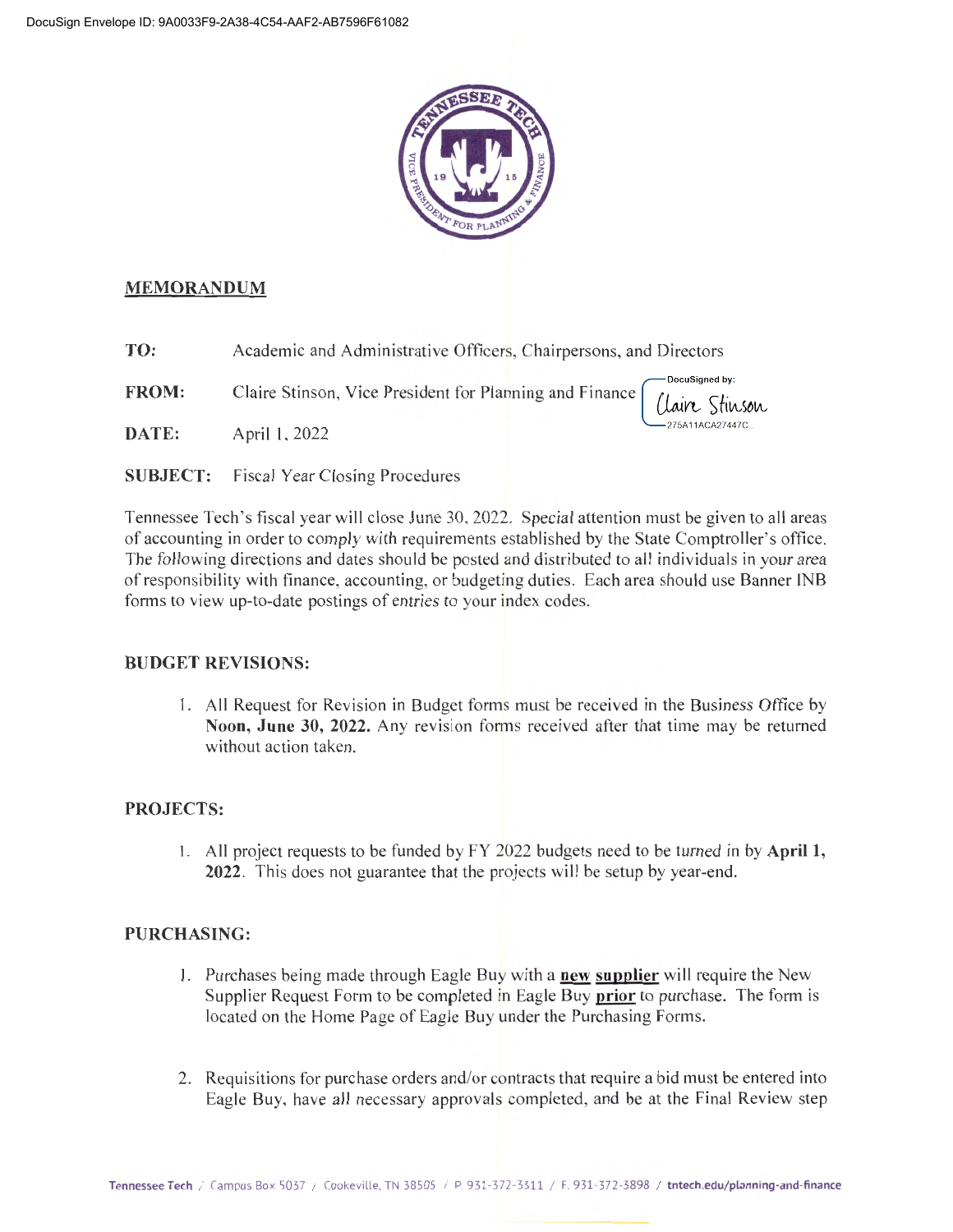(Purchasing) by 4:30 pm, May 6, 2022. It is the department's responsibility to track the requisition's progress and ensure it is at Final Review by that deadline.

- 3. Requisitions for purchases that are to be placed from State, Cooperative, or University Contracts or do not require a bid must be entered into Eagle Buy, have all necessary approvals completed, and be at the Final Review step (Purchasing) by 4:30 pm, June 24, 2022. It is the department's responsibility to track the requisition's progress and ensure it is at Final Review by that deadline.
- 4. Information Technology Services has requested:
	- a. **Site licensed software requests** (such as Microsoft and Adobe) to be paid from this fiscal year's funds must be submitted to your assigned ITS liaison **no later than 4:30 pm on Friday, June 10, 2022**.
	- b. **Computers and other IT related purchase request**, excluding software, to be paid from this fiscal year's funds must be submitted to your assigned ITS liaison for review **no later than 4:30 pm on Friday, April 22, 2022**.

# **INTERDEPARTMENTAL TRANSFERS:**

- 1. Purchases by interdepartmental transfers from all areas (except for Chartwells Dining Services) must be made by June 30, 2022. The completed IDT must be received in the Business Office by 4:30 pm, July 6, 2022.
- 2. Purchases by interdepartmental transfer from Chartwells Dining Services may be made until **10:00 am, June 29, 2022.**
- 3. **The Bookstore will not process purchases on IDT. Only a procard can be used at the Bookstore to make purchases. See procard section below for suggested purchasing deadlines.**
- 4. All credit card fuel charges that are received and paid by Facilities through June 30will be charged to the user via IDT. Diesel and gasoline fuel pumped from the Facilities tank through June 22, 2022 will be charged by IDT this fiscal year. Any diesel fuel pumped after June 22, 2022 will be charged during the 2022-2023 fiscal year.

# **INVOICES AND TRAVEL CLAIMS:**

- 1. Any University or Foundation invoices received by July 13, 2022 that are for goods or services received on or before June 30, 2022 will be recorded as an expense for fiscal year 2022.
- 2. **For June invoices (described in #1) submitted for payment in July, the Accounting Date in the Billing Section under Billing Options on the Eagle Buy requisition must be changed to June 30, 2022.**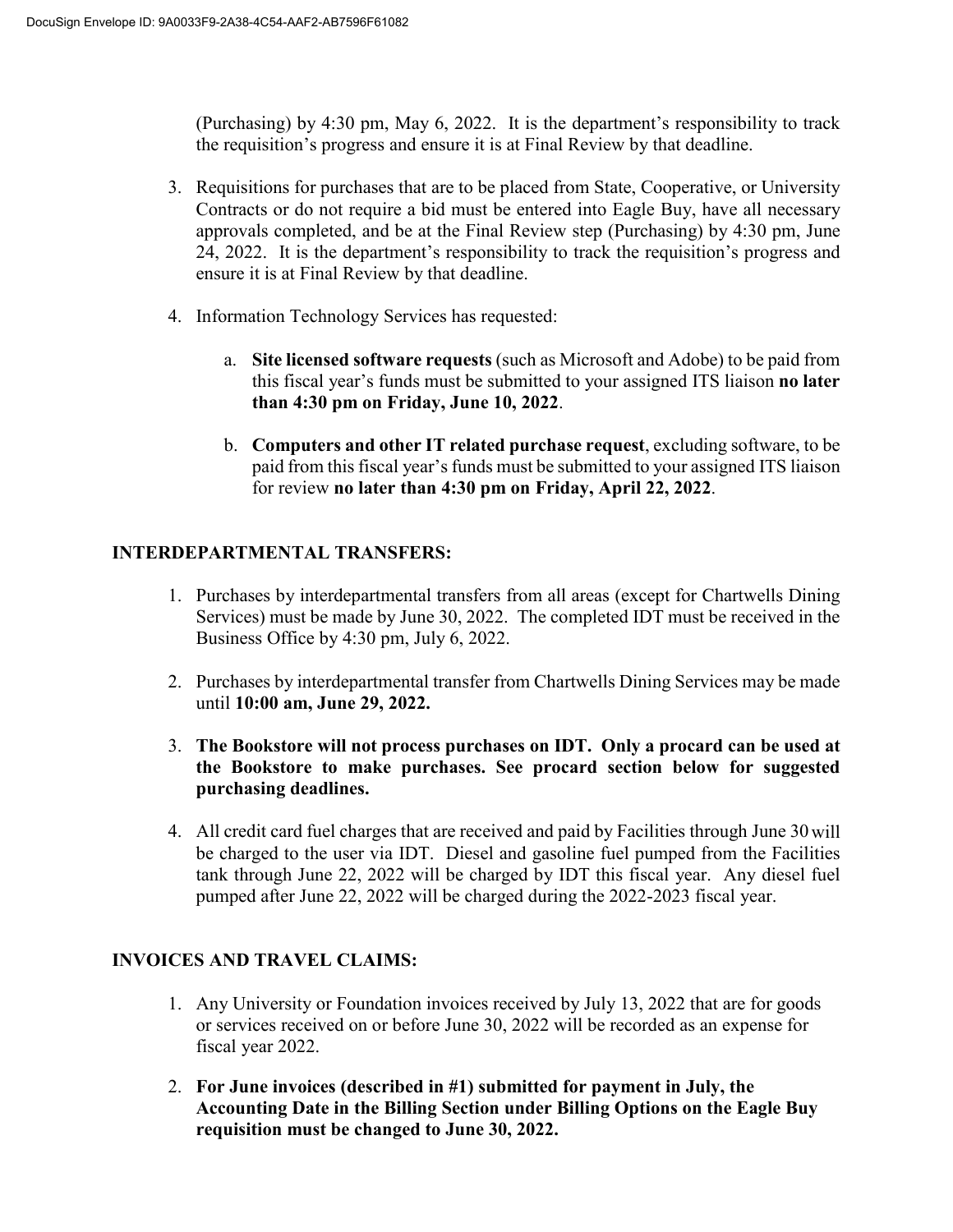- 3. All invoices for goods or services received on or before June 30 that are received prior to June 18 must be entered into Eagle Buy and have all necessary approvals completed or receiving reports completed for processing by June 30. Starting on June 20, all invoices for goods or services received on or before June 30 must be entered into Eagle Buy and have all necessary approvals or receiving reports completed within 5 business days of original receipt.
- 4. All invoices for goods or services received on or before June 30 that are received on or prior to July 13 must be entered into Eagle Buy and have all necessary approvals completed or receiving reports completed by 3:00 pm on July 13, 2022.
- 5. Please notify Accounts Payable if any invoices for goods or services received on or before June 30 that total more than \$5,000 are received after July 15, 2022.
- 6. Travel reports for travel ending on or before June 30 should be **fully approved** in the Chrome River travel system by July 13, 2022. The approved claim amounts will be recorded as an expense in fiscal year 2022.

# **EAGLE BUY RECEIVING:**

1. Eagle Buy receiving reports for fiscal year 2022 must be completed by 3:00 pm, July 8, 2022. **It is very important that, in the Receipt Date field, you enter the date the goods or services were actually received rather than the date the receiving report was prepared.** 

# **FIXED ASSET PURCHASES:**

1. Equipment and Software (purchases over \$4,999.99) that have been received on or before June 30, 2022 and for which an invoice has not been issued must be recorded as an expense in 2021-2022 fiscal year. A memo or email indicating the purchase order number and the exact equipment items received must be forwarded to Diane Kuhlman  $(dkuhlman@tntech.edu) by 4:30 pm, July 8, 2022. Please pay close attention to receipt$ of items by departmental personnel as this memorandum is necessary for the proper recording of Fixed Assets.

# **PROCARD PURCHASES:**

- 1. All purchases that need to be made for 2021-2022 fiscal year should be made by June 15, 2022 (this is the suggested date) to ensure that items post to the procard website by June 30, 2022. All transactions that post to Chrome River with a **posting date** on or before June 30, 2022 will be posted in Banner as a fiscal year 2021-2022 expense. Please use Banner INB forms daily to verify account balances and ensure that funds are reserved for the procard expenditures.
- 2. Any cardholder who wants changes made to his/her procard limit or is requesting an additional procard must submit the appropriate Eagle Buy form(s) and have them to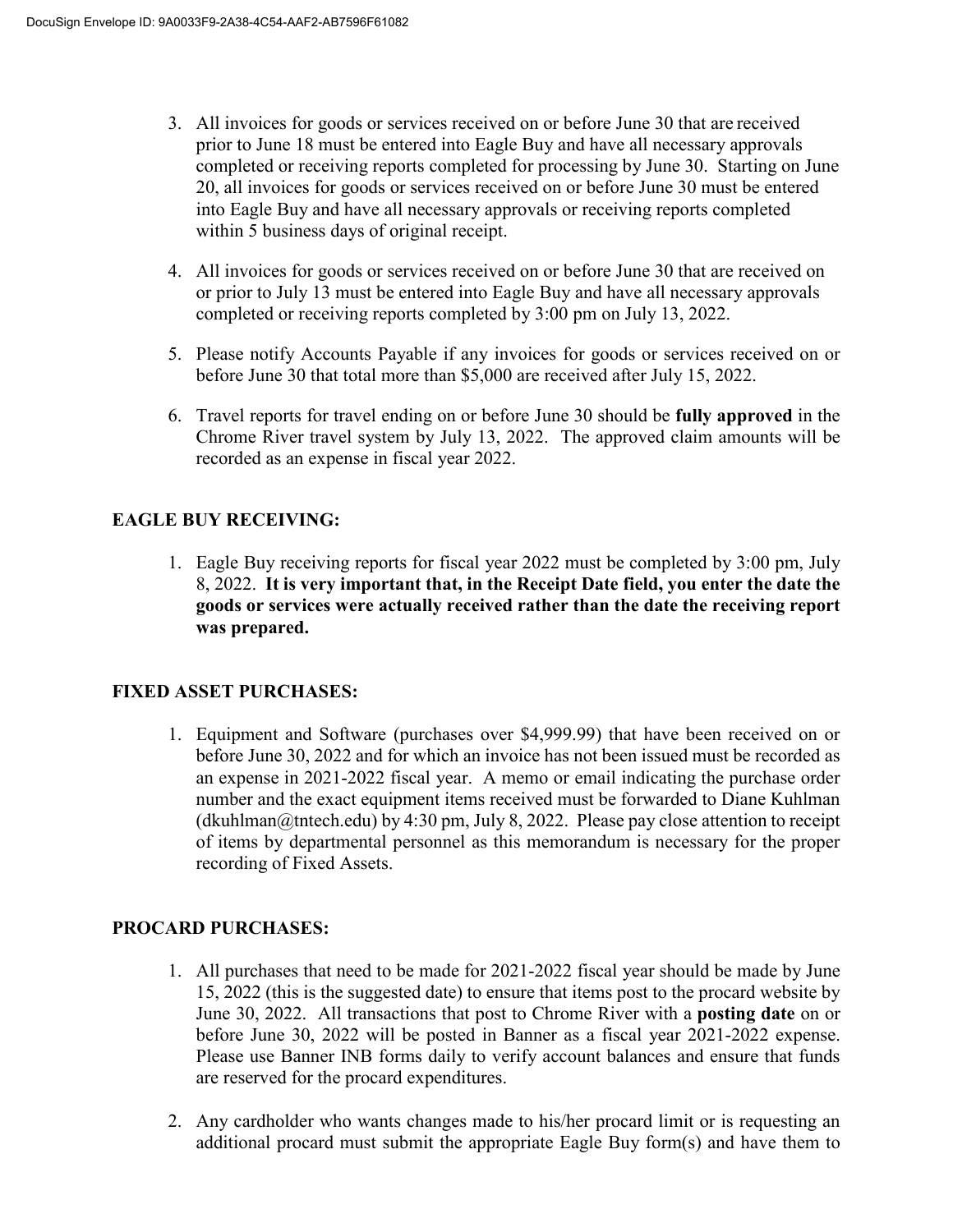Purchasing by May 25, 2022, in order to ensure that the procard will be available for June purchases. Cardholders should review the Procard User's Manual, available at Policy Central.

- 3. Departments will have through July 6, 2022 to reallocate any transactions with **posting dates** of May 17 – June 15. **The reports for these transactions must be submitted and approved in Chrome River by July 6**. For all expenditures with **posting dates**  of June 16 – June 30, departments will have through July 8 to make reallocations. These transactions will be posted in Banner by July 12. Please review these transactions in Banner INB and report any corrections that should be made to General Accounting by July 15.
- 4. In a short review, please remember the following dates:

June 15, 2022 – Suggested final transaction **(purchase)** date

July 6, 2022 – **Reallocation deadline** for transactions with posting dates May 17 – June 15. Chrome River Report must be submitted and approved by this date.

July 8, 2022 – **Reallocation deadline** for transactions with posting dates June 16 – June 30. Chrome River report must be submitted and approved by this date.

July 12, 2022 – Transactions with **posting dates** of June 16 – June 30, 2022 recorded as an expense in fiscal year 2021-2022 in Banner.

- 5. **Purchases with posting dates after June 30 will not come out of the 2021-2022 fiscal year budgets.** These transactions will become expenditures for the new fiscal year 2022-2023.
- 6. Travel expenses, such as airline tickets or registration fees, charged to the procard during fiscal year 2022 for **travel which concludes after June 30, 2022 will not come out of the 2022 fiscal year budgets.** These transactions must be recorded as an expense in fiscal year 2023. Please forward a memo or email to Brandon Hodge in General Accounting (bhodge@tntech.edu) detailing these expenses by July 8, 2022. Caution should be taken when considering registration for conferences and other professional development as many airlines will only give credits rather than refunds and many conference registration fees are only refunded as reduced rates. Hotel and airline reservations should only be made directly through the airline or hotel. DO NOT use travel agencies such as Travelocity, Expedia or other such agencies as these organizations do not refund even a portion of the costs.

## **GRANTS**/**RESTRICTED:**

1. Special effort should be made to ensure that all transactions are processed against grant accounts closing on June 30, 2022 before the end of the fiscal year.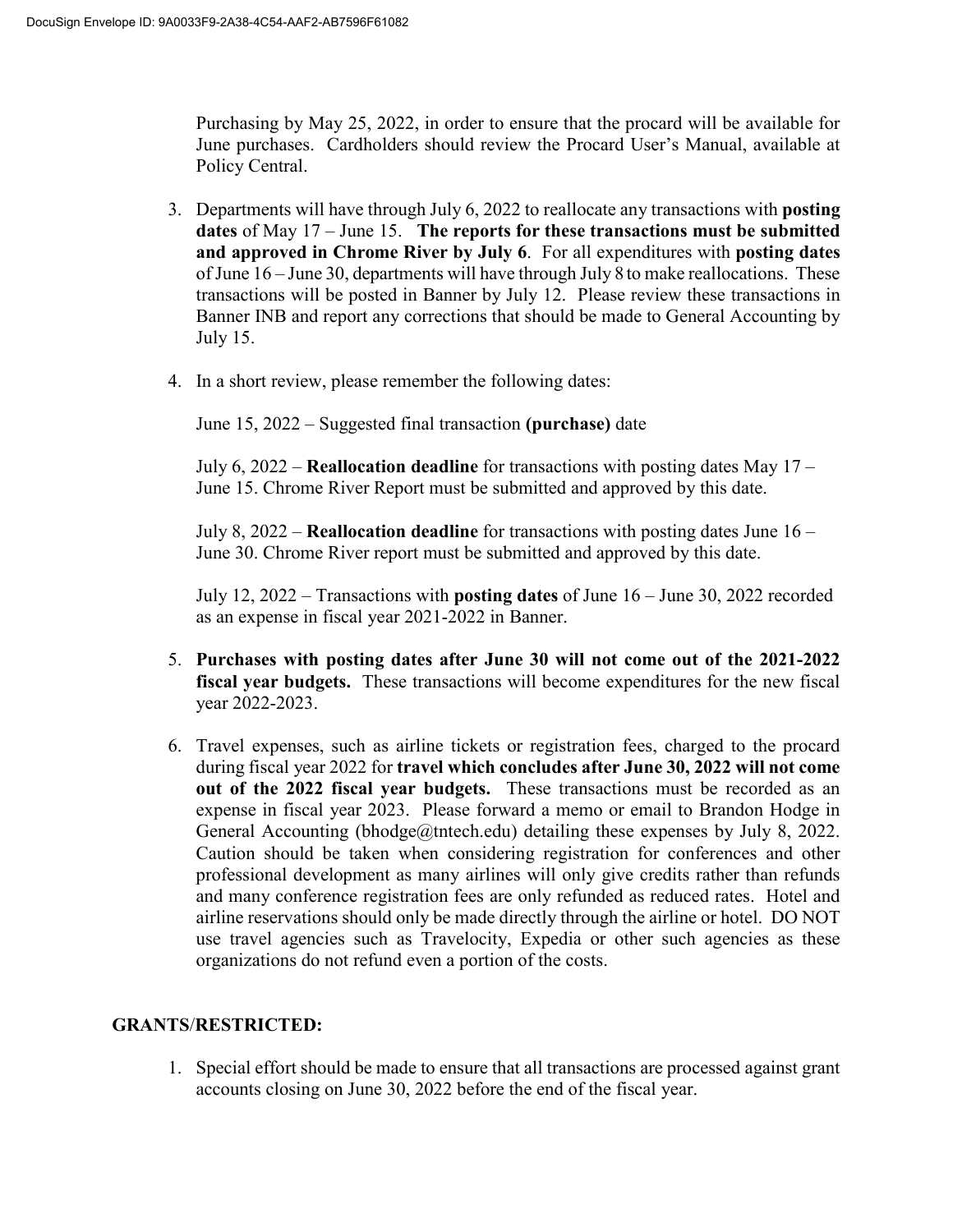- 2. All Time and Effort reports through Spring Semester 2022 need to be signed and returned by June 27, 2022. Reports will be mailed to project bookkeepers on June 13, 2022.
- 3. Activations for continuing grants that need to be activated for fiscal year 2022-2023 need to be submitted by June 25, 2022.
- 4. Activations for projects beginning July 1, 2022 should be submitted to the Office of Research by June 10, 2022 to ensure the FOAPAL is available by July 1.
- 5. Any special invoices (Centers, etc.) that need to be issued prior to June 30, 2022 need to be requested by June 17, 2022.
- 6. Restricted accounts (gift, scholarship, etc) with a negative balance need to be resolved by June 17, 2022. Contact Grant Accounting with any questions.
- 7. All cost transfer requests to reallocate any costs identified within the 90-day transfer period must be submitted to Grant Accounting by June 20, 2022.
- 8. All labor and/or benefit reallocations requests identified within the 90-day transfer period must be submitted to Grant Accounting by June 17, 2022.

### **PAYROLL:**

- 1. Summer or extra pay in June payroll must be in Payroll by **June 3, 2022**, otherwise payment will be made from July 2022 fiscal year budget.
- 2. All time in TimeClock Plus for the July 8, 2022 student/hourly payroll must be approved by 10:00 am, July 1, 2022.
- 3. June 2022 Faculty Leave and Extra-time reports for the month are due in Payroll by July 6, 2022.
- 4. Reallocations for time periods prior to May/June 2022 must be completed, approved, and received in Payroll by May 6, 2022; otherwise reallocations will be processed in July 2022.
- 5. Reallocations for May/June 2022 time period must be completed, approved, and received in Payroll no later than June 17, 2022; otherwise reallocations will be processed in July 2022.

#### **ACCOUNTS RECEIVABLE:**

1. Information for all accounts receivable billings should be prepared and forwarded to the Business Office as early as possible to facilitate collection by June 29. A notation will be made on these billings regarding the necessity of payment being received by